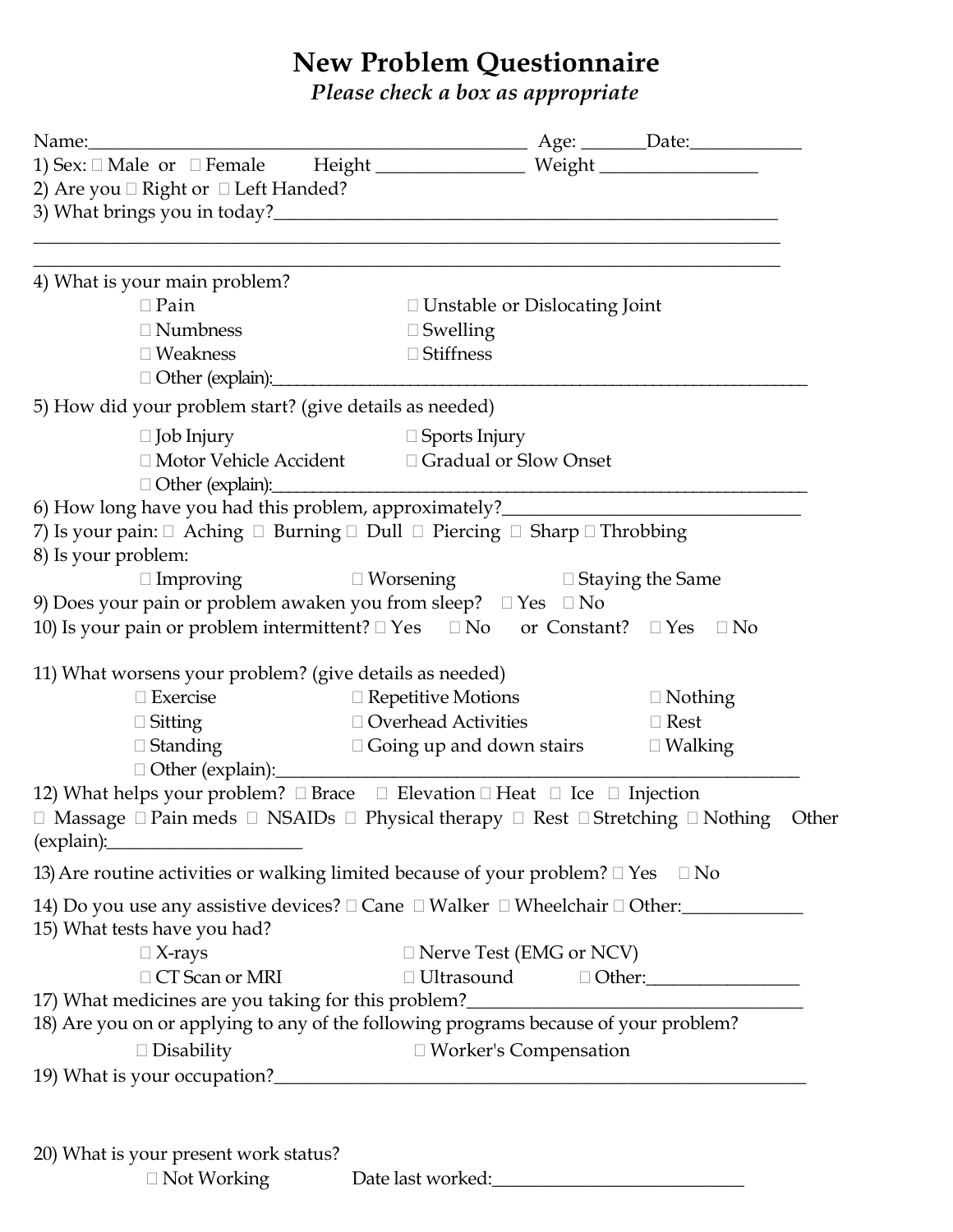



24) Mark the area(s) on your body where you feel the sensations described below, using the appropriate symbol. Include all pertinent areas and radiating pain.

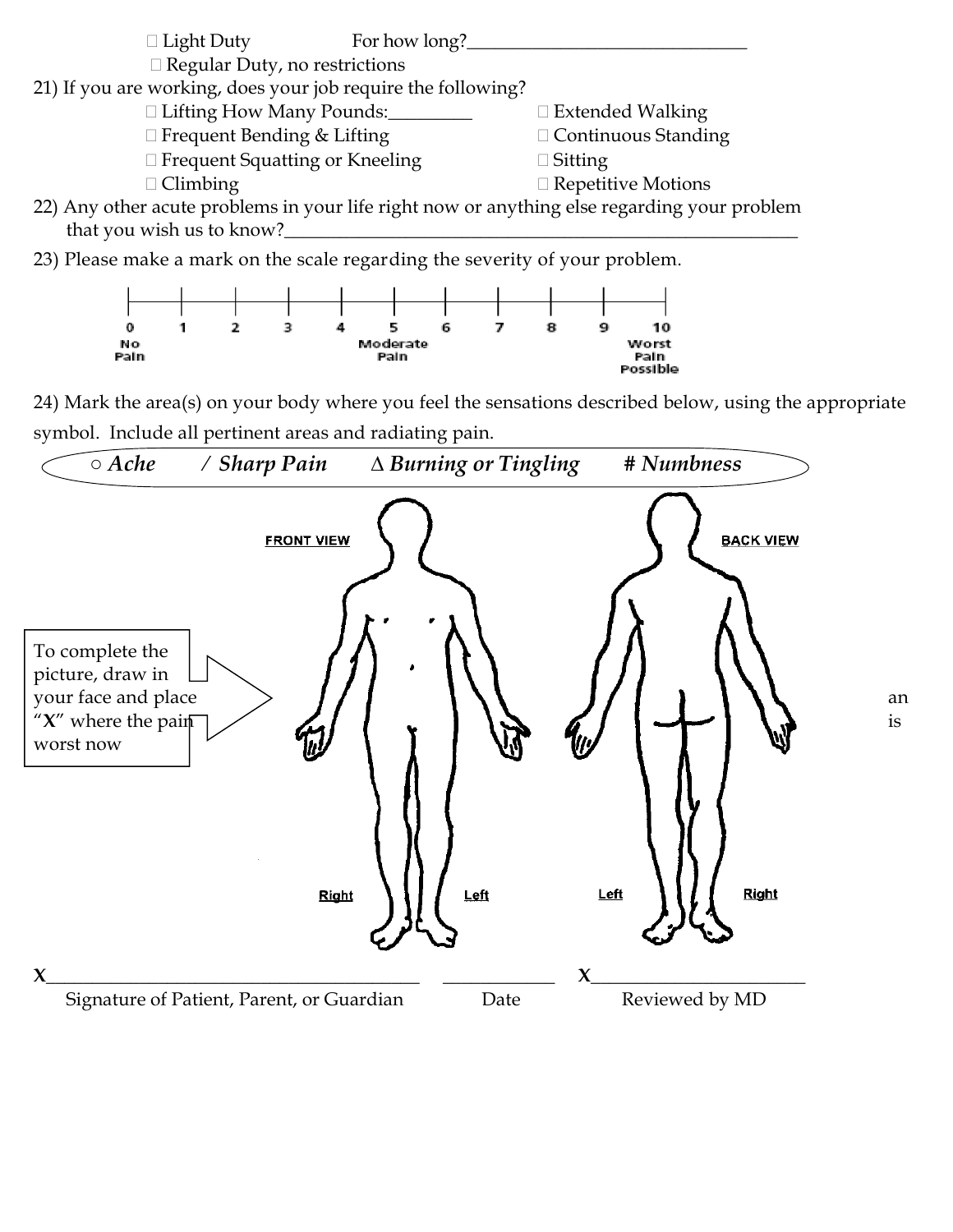## **---SUPERFORM---**

#### **Past Medical History**

| Please indicate if you have ever experienced any of the following conditions. Please include the date of experience. |   |                          |                                                  |  |
|----------------------------------------------------------------------------------------------------------------------|---|--------------------------|--------------------------------------------------|--|
| $\Box$ Alcohol dependence                                                                                            |   | Diabetes Type I          | Hepatitis                                        |  |
| $\Box$ Allergies                                                                                                     |   | Diabetes Type II         | Kidney stones                                    |  |
| $\Box$ Anemia                                                                                                        |   | Diarrhea                 | Other kidney disease<br>$\overline{\phantom{a}}$ |  |
| $\Box$ Angina                                                                                                        |   | Disc degeneration        |                                                  |  |
| $\Box$ Anxiety                                                                                                       |   | Duodenal ulcer           | Liver disease                                    |  |
| $\Box$ Arthritis                                                                                                     |   | Emphysema                | Low blood pressure<br>ப                          |  |
| $\Box$ Asthma                                                                                                        |   | Esophageal reflux        | Migraines<br>$\overline{\phantom{a}}$            |  |
| $\Box$ Blood clots                                                                                                   |   | Gallbladder stones       | Mixed hyperlipidemia<br>◘                        |  |
| $\Box$ Broken bones                                                                                                  |   | Goiter                   | Obesity<br>┚                                     |  |
| <b>Q</b> Cancer                                                                                                      |   | ◘<br>Gout                | Osteoarthritis                                   |  |
| Type:                                                                                                                |   | Headache                 | Osteoporosis<br>┚                                |  |
| $\Box$ Chronic blood thinner use                                                                                     |   | Heart attack             | Palpitations<br>$\sim$                           |  |
| $\Box$ Chronic fatigue syndrome                                                                                      |   | Other heart disease      | <b>Rheumatoid Arthritis</b>                      |  |
| $\Box$ Chronic hepatitis                                                                                             |   |                          | Sciatica<br>- 1                                  |  |
| $\Box$ Chronic kidney disease                                                                                        |   | Heart failure            | Seizures/epilepsy<br>⊔                           |  |
| $\Box$ Chronic neck pain                                                                                             |   | Hepatitis                | Sleep apnea                                      |  |
| $\Box$ Chronic sinusitis                                                                                             |   | High blood pressure      | Stomach ulcer                                    |  |
| $\Box$ Circulatory disease                                                                                           |   | High cholesterol         | Stroke (CVA)<br>ப                                |  |
| $\Box$ Colitis                                                                                                       |   | Irregular heart rhythm   | Thyroid disease                                  |  |
| $\Box$ Congestive heart failure                                                                                      |   | Hypertension             | <b>Tinnitus</b><br>- 1                           |  |
| $\Box$ Chronic obstr pulm diseas                                                                                     |   | Hyperthyroidism          | Tuberculosis                                     |  |
| □ Crohn's disease                                                                                                    | O | Insomnia                 | ם<br>Other:                                      |  |
| $\Box$ Depression                                                                                                    |   | Irritable bowel syndrome |                                                  |  |

# **Surgical History**

2. 3. 4. 5. 6. 7. 8.

Procedure Date of surgery

\_\_\_\_\_\_\_\_\_\_\_\_\_\_\_\_\_\_\_\_\_\_\_\_\_\_ \_\_\_\_\_\_\_\_\_\_\_\_\_\_\_ \_\_\_\_\_\_\_\_\_\_\_\_\_\_\_\_\_\_\_\_\_\_\_\_\_\_ \_\_\_\_\_\_\_\_\_\_\_\_\_\_\_ \_\_\_\_\_\_\_\_\_\_\_\_\_\_\_\_\_\_\_\_\_\_\_\_\_\_ \_\_\_\_\_\_\_\_\_\_\_\_\_\_\_

\_\_\_\_\_\_\_\_\_\_\_\_\_\_\_\_\_\_\_\_\_\_\_\_\_\_ \_\_\_\_\_\_\_\_\_\_\_\_\_\_\_

### **Medications**

List all medications you take, prescription and nonprescription, and their dosage:  $\Box$  No medications **Medication Dose** 1. 

> <u> 1980 - Johann Barn, mars eta bainar eta bainar eta baina eta baina eta baina eta baina eta baina eta baina e</u>

> > <u> 1989 - Johann Stoff, deutscher Stoffen und der Stoffen und der Stoffen und der Stoffen und der Stoffen und d</u>

<u> 1980 - Johann Barn, mars eta bainar eta baina eta baina eta baina eta baina eta baina eta baina eta baina e</u>

**Medication** 

Medication Allergies **Medication Allergies Medication Allergies Medication Reaction** 

<u> 1980 - Johann Barn, mars ann an t-Amhain Aonaich an t-Aonaich an t-Aonaich ann an t-Aonaich ann an t-Aonaich</u>

\_\_\_\_\_\_\_\_\_\_\_\_\_\_\_\_\_\_\_\_\_\_\_\_\_\_ \_\_\_\_\_\_\_\_\_\_\_\_\_\_\_\_\_\_\_\_\_\_\_\_\_\_  $\overline{\phantom{a}}$  ,  $\overline{\phantom{a}}$  ,  $\overline{\phantom{a}}$  ,  $\overline{\phantom{a}}$  ,  $\overline{\phantom{a}}$  ,  $\overline{\phantom{a}}$  ,  $\overline{\phantom{a}}$  ,  $\overline{\phantom{a}}$  ,  $\overline{\phantom{a}}$  ,  $\overline{\phantom{a}}$  ,  $\overline{\phantom{a}}$  ,  $\overline{\phantom{a}}$  ,  $\overline{\phantom{a}}$  ,  $\overline{\phantom{a}}$  ,  $\overline{\phantom{a}}$  ,  $\overline{\phantom{a}}$ \_\_\_\_\_\_\_\_\_\_\_\_\_\_\_\_\_\_\_\_\_\_\_\_\_\_ \_\_\_\_\_\_\_\_\_\_\_\_\_\_\_\_\_\_\_\_\_\_\_\_\_\_